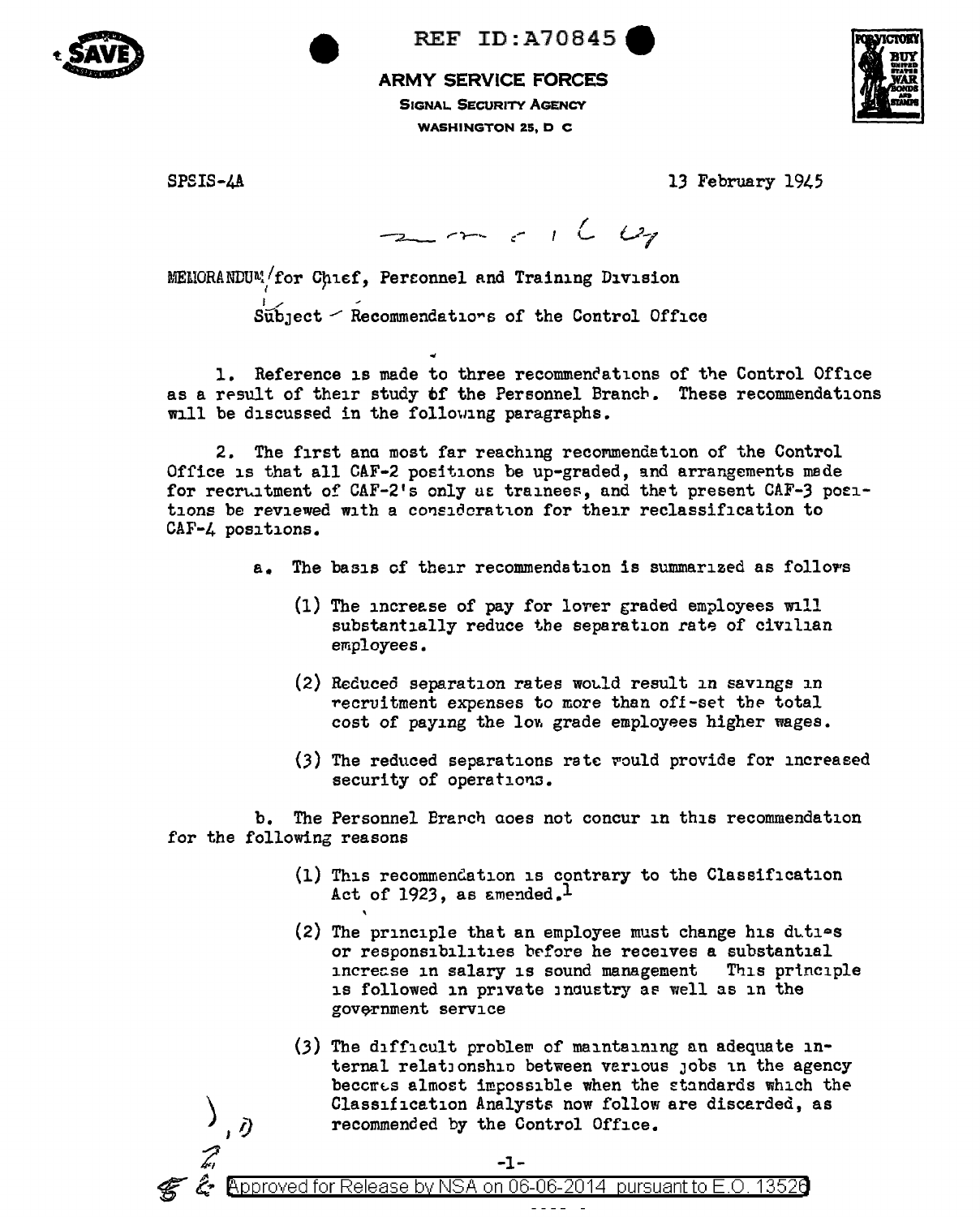$SPSIS-AA$  (13 February 1PMEF ID: A  $70845$ 

 $\sqrt{2}$ 

(a) Job descriptions as prepared by individual employees or their supervisors would be the only basis of determining allocations of positjons, inesmuch as Classification Analysts could not be required to perform desk audits of positions and shut their eyes to the actual duties performed.

- (b) This reliance on written job descriptions would require the agency to revert to the chaotic classification conditions that existed approximately fourteen months ago. At that time the ability of the employee or his immediate supervisor to compose elaborate job descriptions was rewarded by higher classification.
- $(c)$  The administrative procedure believed necessary for the adoption of the recommendation of the Control Office would result in further decentralization of personnel authority. Inasmuch a6 Classification Analysts would be expected to overlook, at least in many cases, the actual duties performed, the statements of supervisors would have to be accepted corpletely. Consciertious supervisors who might at first be reluctant to certify that an employee was performing the duties of a job description which greatly expanded the actual duties, would be more willing to make such certifications when they knew that other supervisors were making similar statements.
- (4) The resignation rate among employees who are presently occupying higher graded positions might well be increased as a reaction to this preferential treatment of lower salaried employees.
- (5) The exemption of this agency from surveys by higher authority should not be regarded as license for indiscriminate use of the authority granted. The broad sweeping changes recommended are such thet they would become common knowledge and might well in themselves encourage investigatory action.
- $(6)$  The separations of this agency cannot be regarded as primarily arising from the employees' dissatisfaction with their salaries.
	- (a) There are known to be many who are presently selfsufficient in Washington who are receiving only the wages of a  $CAF-2$ .
	- (b) For the calendar year 1944, the percentage of separetions of this agency as compared to the total of Army Service Forces was not alarming. The

-2-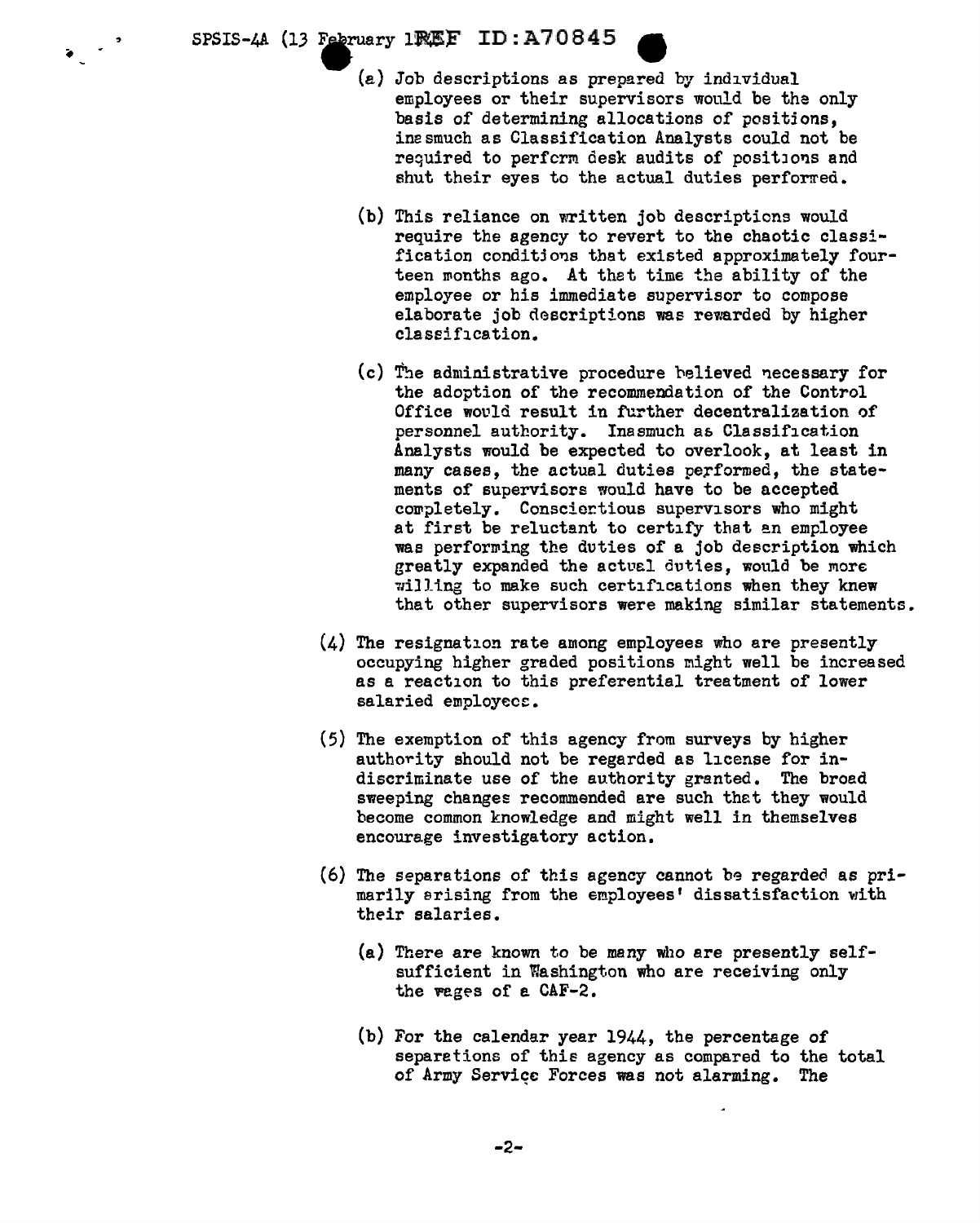SPSIS-4A (13 February 1945)

 $e^{-\frac{1}{2}x}$ 

salaries of at least half of the Army Service Forces employees were determined by local prevailing wage rates, and not by the Classification Act of 1923, as amended. In spite of this, our separations rate was considerably lower than that of Army Service Forces.<sup>2</sup>

(c) It is my belief that the high. turnover rate of all employers at this time arises primarily from the war-time situation which has forced into employment more youthful female workers, uprooted the breadwinners of families and changed family lives, and which has made workers generally more mobile and ill at ease than in peace times. There is no reason to believe that compensation will substantially affect the labor turnover.

*3.* The adoption of the recommendation of the Control Office must be regarded as irrevocable action, and as such should be the subject of careful deliberation. The following are listed *ae* constructive suggestions:

a, Within the framework of our present syste~, promotions must be effected as a result of plafement. The agency is in dire need of a more effective placement policy between sections and branches. There are at present eighty-five persons who are occupring positions which are allocated grades lower than their classification, while there are eight hundred and thirteen persons who are occupying positions which are allocated grades higher than their classification. The latter group ere, of course, potentially eligible for pronotion. It is the aim of the Personnel Branch, through an adequate follow-up program with the Branch Personnel Officers to determine that the more qualified persons are selected and appointed to fill these higher graded positions. Through an adequate follow-up policy within each branch, it is expected that persons will be prevented from becoming "stymied" in their various jobe.

 $\cdot$  b. Request special authority from the War Department to provide for the payment of agency employees from special funds in order that the agency may determine the compensation to be paid to various graded positions. It is known thet the Office of Strategic Services, for a period of time, did have such an arrangement, and compensated their employees at salaries different from that prescribed under the Classification Act of 1923, as emended.

4. The Control Office has further recommended that all prospective employees be shown the gross and net monthly salary they will receive before being recruited in the field, and that a true picture of the living costs in Washington be emphasized at the place of recruitment. The Personnel Branch concurs in these recommendations. Each of the recruiting officers will be instructed to discuss the monthly gross and net salary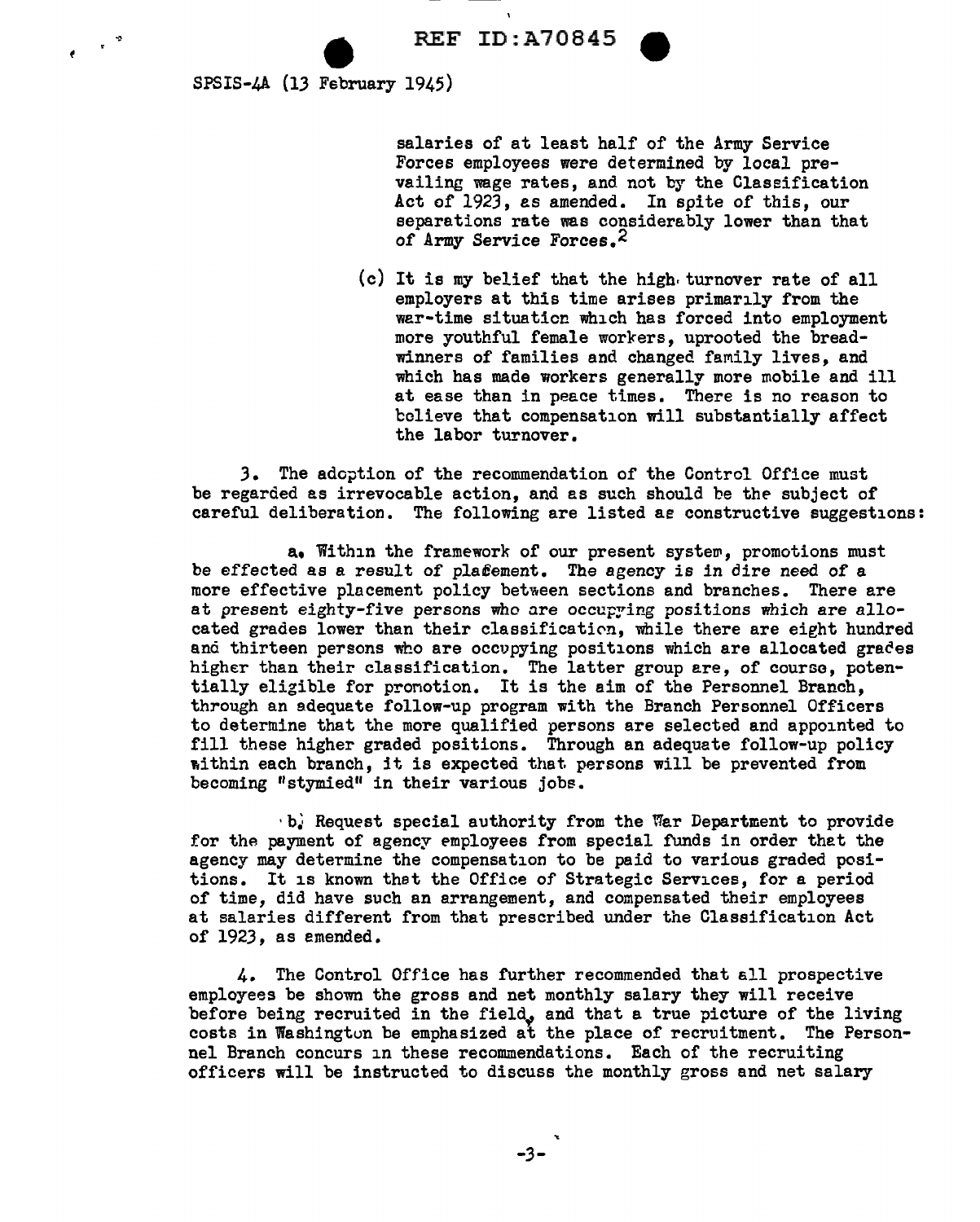SPSIS-4A (13 February 1945)

 $\mathbf{r}$ 

with each employee at the time of recruitment Further efforts will be made to insure that eacn new recruit receives more complete information as to living costs in Washington.

Jun Trury<br>J. W. Drury<br>ain, Signal Corps

Captain, Signal Corps Chief, Personnel Branch

<sup>1</sup> The Brookhart Act of 1930 (46 Stat. 1003), authorized and directed the heads of departments to adjust the compensation of positions in the field service to correspond with the pay scales of the Classification Act, as amended by this act. Section 2 of the Brookhart Act, direct-ng such adJustment, is regarded as mandatory, and subsequent aecisions of the Comptroller General have had the effect of requiring the agency to apply the principles of classification to the field as well as to the departmental service. (14 Comp. Gen. 183,392, 15 Comp. Gen. 154.)

2 Comparative statistics on the monthly separations rate of Army Service Forces and the Signal Security Agency are shown below.

| <u> 1944 </u>   | ASF  | SSA |
|-----------------|------|-----|
| January         | 8.1  | 4.2 |
| February        | 7.0  | 2.8 |
| March           | 7.8  | 3.9 |
| April           | 7.9  | 3.3 |
| May             | 8.3  | 5.2 |
| June            | 8.2  | 5.0 |
| July            | 8.6  | 5.3 |
| August          | 10.5 | 5.5 |
| September       | 9.4  | 5.7 |
| October         | 8.1  | 4.2 |
| November        | 6.7  | 3.5 |
| December        | 6.2  | 4.3 |
| Monthly Average | 8.1  | 4.4 |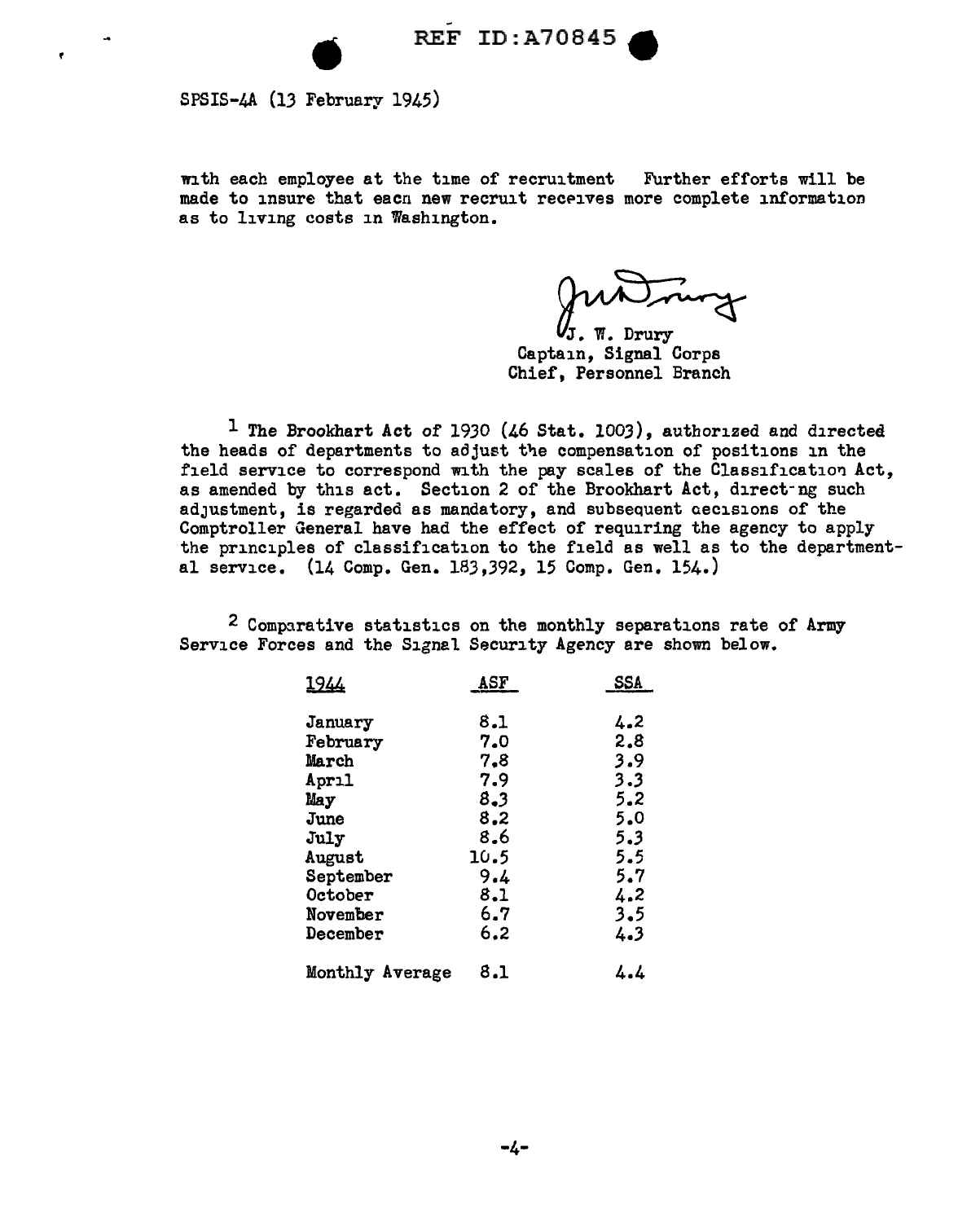REF ID:A70845



 $\overline{1}$ 

 $\bullet$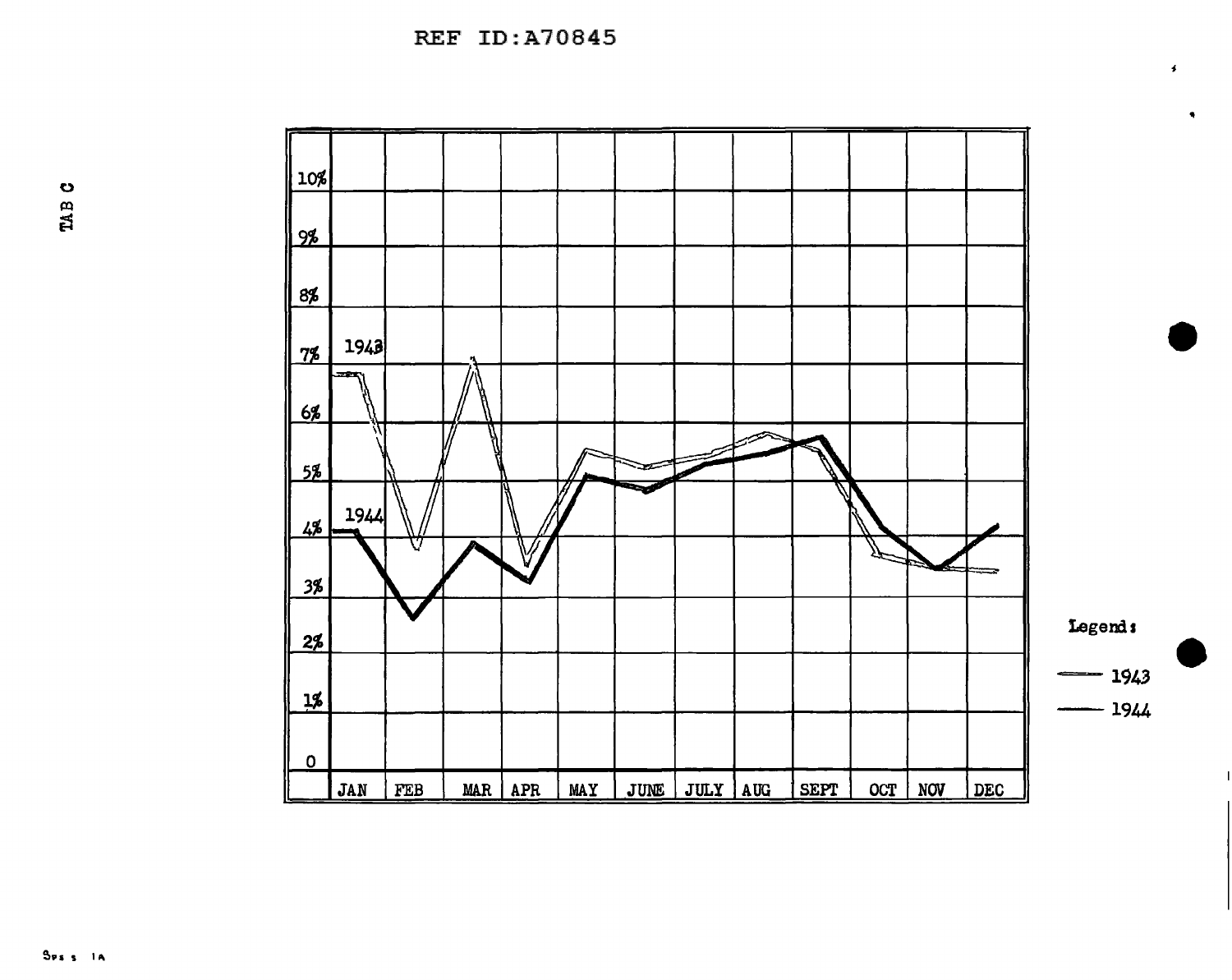## REF ID:A70845

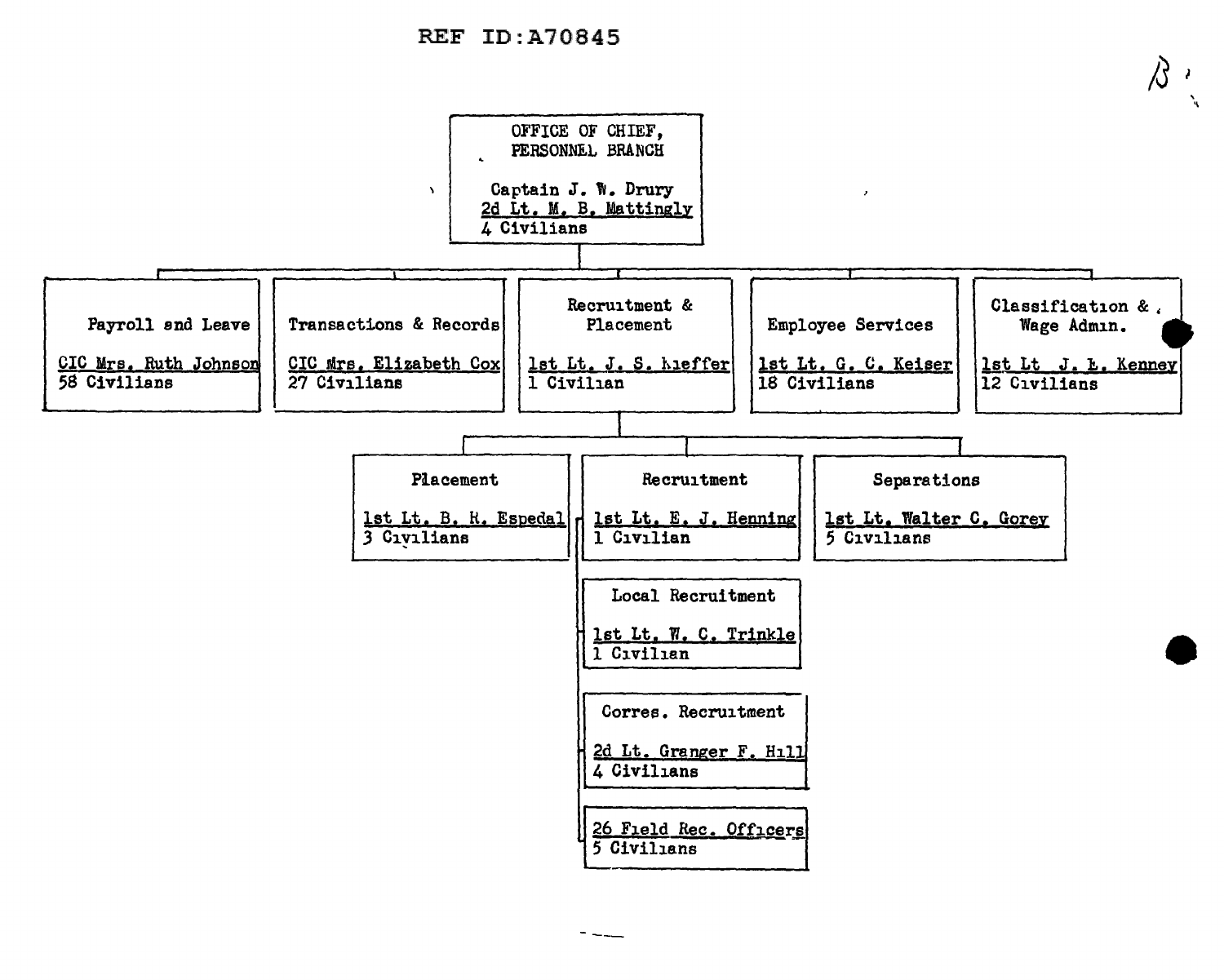

 $\mathcal{L}_{\mathcal{A}}$ 

 $\mathcal{A}$ 

 $\mathcal{V}$ 

 $\mathcal{A}$ 

 $\bar{\rm I}$  $\overline{1}$ 

 $\mathbf{L}$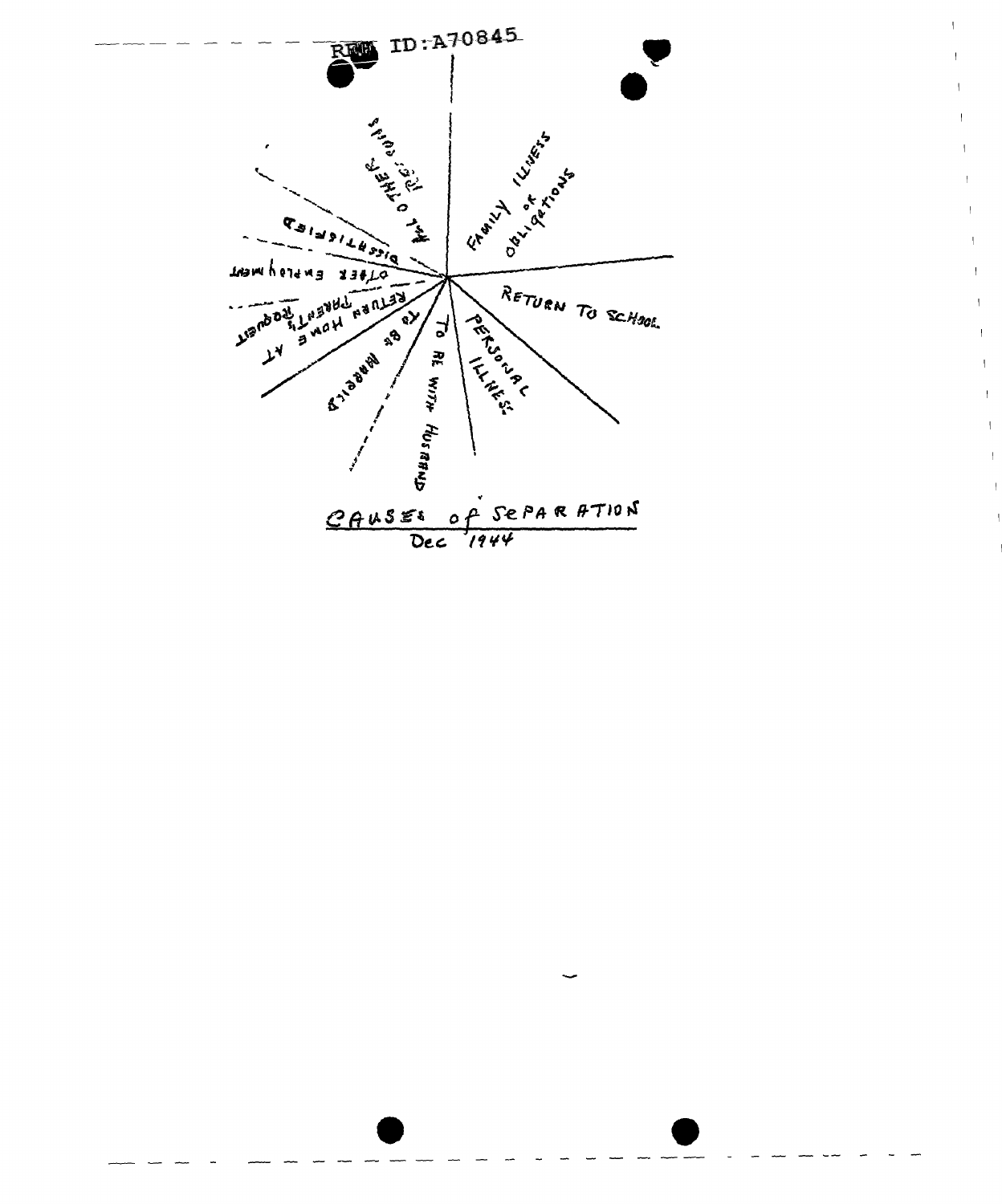## **A** REF ID:A70845 ROUTING AND WORK SHEET

,.

 $\overline{\phantom{a}}$ 

**SUBJECT** Coordination Trips

;

| Number<br>each<br>action | To $-$        | Memorandum                                                                                                                                                                                                                                                                                                                                                                           | Name, Division or<br><b>Branch, and Date</b> |
|--------------------------|---------------|--------------------------------------------------------------------------------------------------------------------------------------------------------------------------------------------------------------------------------------------------------------------------------------------------------------------------------------------------------------------------------------|----------------------------------------------|
| $\mathbf{1}_{\bullet}$   | Acting Chief, | 1. I have reviewed very carefully the re-<br>Training Branchports on the trips made by Lt. Grimes and Lt.<br>Howze, and also the report made by Lt. Park and<br>Lt. Reimers.                                                                                                                                                                                                         |                                              |
|                          | ご             | 2. These reports are very interesting as<br>they show generally that there is no coordina-<br>tion of training throughout the Army Ground<br>Forces, Army Air Forces, and Army Service Forces,<br>as the lack of information as shown by these re-<br>ports at these schools is not merely on details.<br>but it is basic and a number of obvious ques-<br>tions present themselves: |                                              |
|                          |               | a. Have any steps been taken to correct<br>this procedure by the issuance of a bulletin or<br>an authoritative letter to these schools, re-<br>viewing in detail the subject matter discussed<br>and presenting a tar Department doctrine on the<br>matters under discussion?                                                                                                        |                                              |
|                          |               | b. In the case of the recommendations,<br>what steps have been taken to carry out the<br>recommendations made, and who is responsible?                                                                                                                                                                                                                                               |                                              |
|                          |               | c. In detail, has a letter actually<br>been sent to the Army Ground Forces as suggested?                                                                                                                                                                                                                                                                                             |                                              |
|                          |               | d. Has a training film been made up?                                                                                                                                                                                                                                                                                                                                                 |                                              |
|                          |               | e. What steps have been taken to<br>establish closer coordination between Signal<br>Security Agency and Army Ground Forces to assure<br>dissemination of material under review, and if<br>so, what material has been sent and who sent it?                                                                                                                                           |                                              |
|                          |               | f. Has a War Department letter been<br>sent to the major commands describing violations<br>of radio procedure.                                                                                                                                                                                                                                                                       |                                              |
|                          |               | g. And finally, has a monthly Security<br>Pulletin been issued, and if so, who gets it out?                                                                                                                                                                                                                                                                                          |                                              |
|                          |               | It strikes me without going into further<br>з.                                                                                                                                                                                                                                                                                                                                       |                                              |

 $-1-$ 

 $\sim$   $\sim$ 

 $\overline{a}$